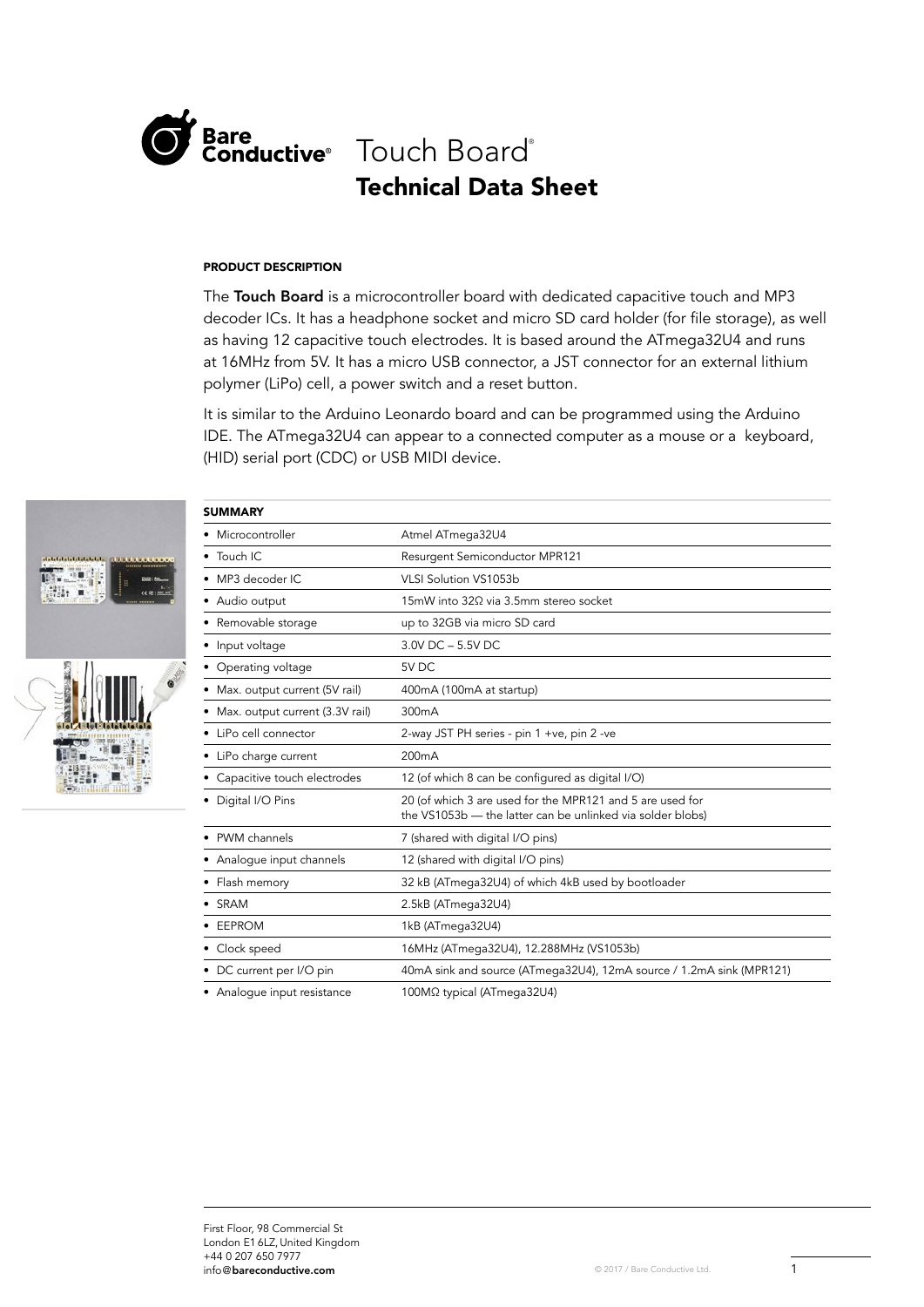#### POWER

The Touch Board can be powered via the micro USB connection or from a 3.7V lithium polymer (LiPo) cell connected to the 2-way JST PH series connector. The power switch will switch the board on or off when powered by either power source. If power is supplied over USB whilst the LiPo cell is connected, then the charge LED will illuminate and the LiPo will charge from USB power, regardless of power switch position.

## INPUT AND OUTPUT

The Touch Board has the same I/O layout as the Arduino Leonardo, with two important differences. Firstly, some of the Leonardo pins are used to drive the MPR121, VS1053b and micro SD card. If you want to use these pins in your project, you can disconnect them from the components they are connected to by removing the appropriate solder blobs on the board. However, if you do this, you will not be able to use the functionality provided by the components the pins were connected to, unless you re-make the blobs. Please reference the Touch Board Pin Map and Touch Board and Shields Guide documents for more information.

Secondly, there are 12 capacitive touch electrodes, brought out to contacts along the top edge, which afford connecting through painting, alligator clips or M3 hardware, and a row of 0.1" / 2.54mm pitch pads on the right side, for you to solder a header to if you wish. 8 of these can be used as digital I/O. Each special pin function is explained below.

| • Touch electrodes<br>E0-E11                    | These connect to the MPR121 and provide capacitive touch / proximity<br>sensing. E4-E11 can optionally be used as 3.3V digital inputs or outputs.                                                                                                                                                                                                                                                                        |
|-------------------------------------------------|--------------------------------------------------------------------------------------------------------------------------------------------------------------------------------------------------------------------------------------------------------------------------------------------------------------------------------------------------------------------------------------------------------------------------|
| • Serial<br>Pins 0 (RX) and 1 (TX)              | Used to receive (RX) and transmit (TX) TTL serial data using the ATmega32U4<br>UART. This is separate to the USB serial (CDC) functionality, so the board<br>effectively has two serial ports - one virtual over USB and one physical.                                                                                                                                                                                   |
| $\bullet$ TWI (I2C)<br>Pins 2 (SDA) and 3 (SCL) | TWI (I2C) data and clock pins - these are used to communicate<br>with the MPR121.                                                                                                                                                                                                                                                                                                                                        |
| $\cdot$ IRQ<br>Pin 4                            | This pin is used to detect interrupt events from the MPR121 -<br>it should only be configured as an input.                                                                                                                                                                                                                                                                                                               |
| $\cdot$ SD-CS<br>Pin 5                          | This pin is used to select the micro SD card on the SPI bus. You can disconnect<br>it from the micro SD card pin for your own use by removing the solder blob<br>adjacent to the output pad.                                                                                                                                                                                                                             |
| $\bullet$ D-CS<br>Pin 6                         | This pin is used to select the data input on the VS1053b. You can disconnect<br>it from the VS1053b pin for your own use by removing the solder blob adjacent to<br>the output pad.                                                                                                                                                                                                                                      |
| $\cdot$ DREQ<br>Pin 7                           | This pin is used to detect data request events from the VS1053b.<br>You can disconnect it from the VS1053b pin for your own use by removing the<br>solder blob adjacent to the output pad.                                                                                                                                                                                                                               |
| MP3-RST<br>Pin <sub>8</sub>                     | This pin is used to reset the VS1053b. You can disconnect it from the VS1053b<br>pin for your own use by removing the solder blob adjacent to the output pad.                                                                                                                                                                                                                                                            |
| $\bullet$ MP3-CS<br>Pin 9                       | This pin is use to select the instruction input on the VS1053b. You can disconnect<br>it from the VS1053b pin for your own use by removing the solder blob adjacent to<br>the output pad.                                                                                                                                                                                                                                |
| <b>MIDI IN</b><br>Pin 10                        | This pin can be used to pass MIDI data to the VS1053b and have it behave<br>as a MIDI synthesiser as opposed to an MP3 player. By default, this is not<br>connected, but you can complete the connection to pin 10 by placing a solder<br>blob across the pair of rectangular pads provided adjacent to the output pad.<br>You will also need to place a solder blob on the "MIDI on" pad pair above<br>the ICSP header. |
| • HEADPHONE OUTPUT<br>AGND, R, L                | These pins provide the headphone output from the VS1053b on 0.1" / 2.54mm<br>pitch pads that you can solder a pin header to if you wish, as an alternative<br>to the 3.5mm socket.                                                                                                                                                                                                                                       |
| <b>EXTERNAL INTERRUPTS</b>                      | These pins can be configured to trigger an interrupt on a low value, a rising                                                                                                                                                                                                                                                                                                                                            |
| Pins 0, 1, 2, 3, 7                              | or falling edge, or a change in value.                                                                                                                                                                                                                                                                                                                                                                                   |

Continued on next page.